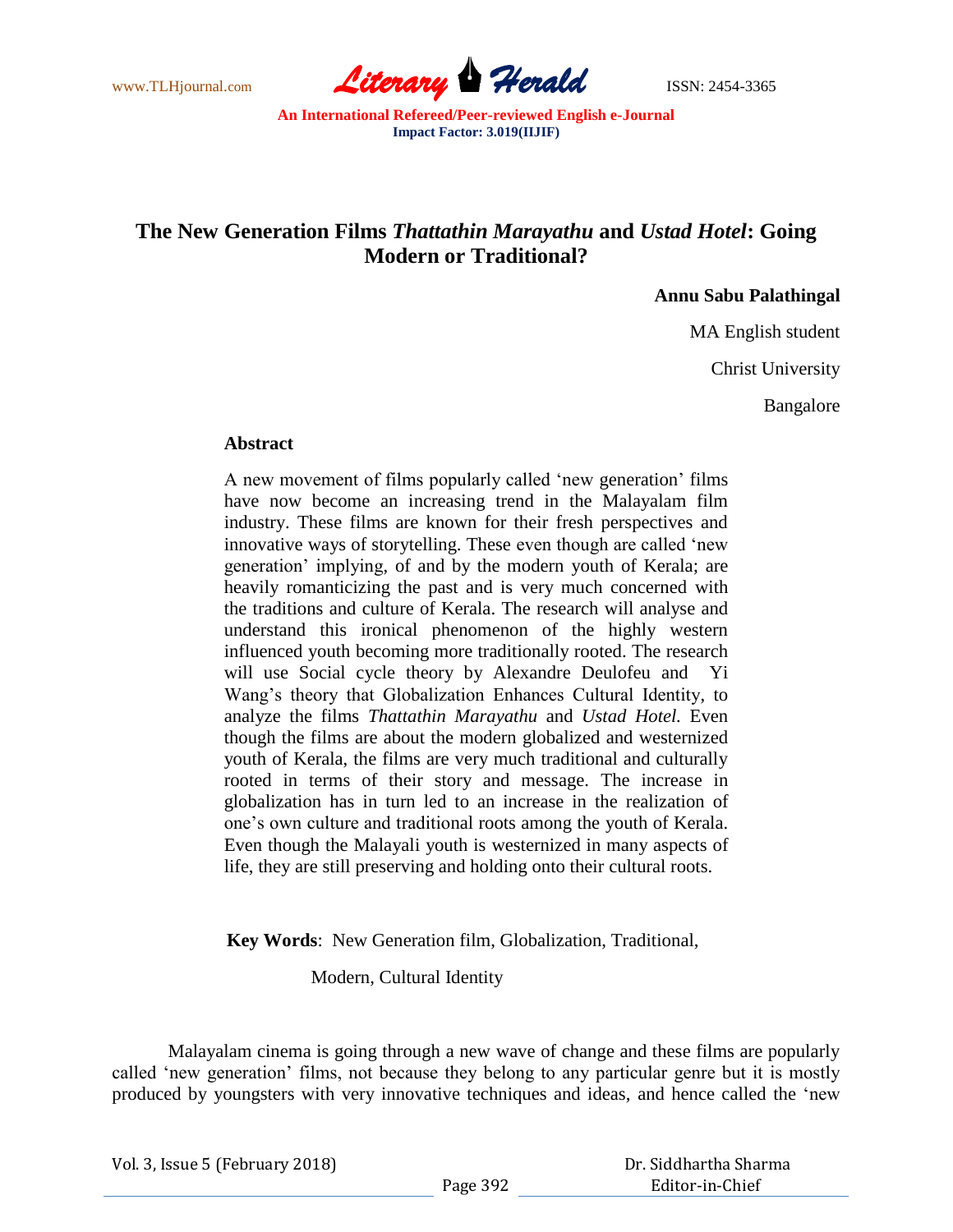

generation". Across India it is a popular belief that the young generation is moving away from traditional practices and cultural values and is becoming more westernized as a result of globalization; and that it is the older generation that has some values still lingering in them. Even though every generation has this same complaint of the younger generation not behaving the same way they once did and not adhering to the rules of the past, it was only in recent times, with the effect of rapid globalization and with spread of the internet that a severe change and generation gap has occurred between two generations. The difference between the young and the middle aged groups have become very wide. It is this young generation which has both a few memories of their childhood before the digital boom and adolescence bombarded with innovative technology every day that has created these new generation films. These new generation films have a fresh perspective in terms of story, narration, cinematography etc; but even though these young film makers use many modern digital techniques in their films, the stories are becoming more concerned with the daily nuance of the people in Kerala such as the dialects, food, cultural values etc. Even though these films are acclaimed for its innovative techniques and modern styles, the films are increasingly becoming traditional. Since modern is very much equated with westernization, we expect these films to portray a very de- cultured youth, but instead they young protagonists of these films seems to occupy an in between position, where they are a westernized group having the traditional Malayali values, customs and morality.

This paper tries to understand and analyze this ironical phenomenon by looking into how and why are these films even though called modern are becoming more traditional. This research tries to understand and analyze this juxtaposition of the modern and traditional in the films *Thattathin Marayath* (Behind the veil) and *Usthad Hotel*. This research will be using Yi Wang"s theory that Globalization Enhances Cultural Identity and the Social cycle theory by, Alexandre Deulofeu arguing "that civilizations and empires go through cycles in his book *Mathematics of History* (in Catalan, published in 1951)" (Wikipedia). The paper will also try to define the term new generation and look into the characteristics of a new generation film, and what are the modern traditional aspects these films encompass. The paper will also try to answer what is meant by traditional and modern with respect to the culture of Kerala and why there has been a mixing of the two lately in these films, and how are the films makers blending both aspects into their films.

The modern youth of Kerala and of the world is popularly believed to be deviating from anything traditional, cultural and religious. They are seen as the people of the technology and therefore can no longer preserve ones culture. But these new generation films, which revolve around the life of the modern youth, are portraying a generation upholding the traditions of their region. Even though the characters are very westernized in their dressings and manners due to the impact of colonization and globalization, they are still very much close to the culture and tradition of their society. Even though modern digital technology and graphic effects are used in the narration; the storyline and script are becoming more and more traditional. They are using modern technology and sophisticated techniques to give emphasis to the traditional values and customs of the place, delving deeper into every nuance in the lives of people and therefore preserving these customs and traditions. This is an impact of globalization. The increase in globalization has in turn led to an increase in the realization of one"s own culture and traditional

Vol. 3, Issue 5 (February 2018)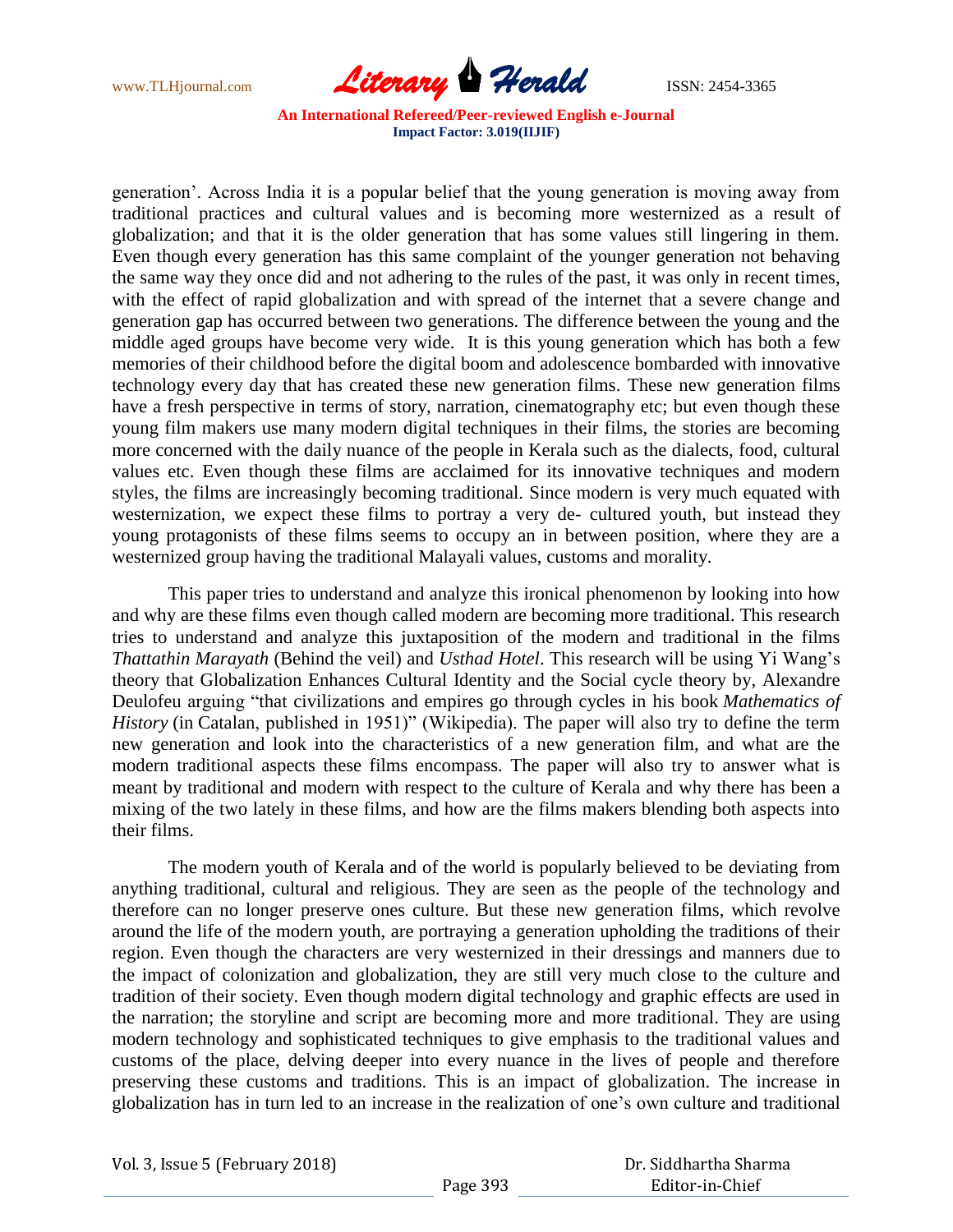

roots among the youth of Kerala. Even though the Malayali youth is westernized in many aspects of life, they are still preserving and holding onto their cultural roots.

Swapna Gopinath and Sony Jalarajan Raj looks into the portrayal of female protagonist in the new generation Malayalam cinema while Jenson Johnson tries to define what is a new generation film and its trajectory. Swetha Antony talks about the use of food in these films as a metaphor. Even though so much research has been done on the topic, there seems to be a gap in understanding how these films claiming to be new is moving towards more traditional and conservative aspects of the society. Therefore this paper indents to look at how these films are showing the aspects of more traditional ideology that the commonly perceived notions of modern being western.

*Thattathin Marayathu* is a film about the love between a Hindu Nair boy named Vinod and a Muslim girl, Aisha and their struggle for their love to be accepted in the face an opposing society, while Ustad hotel is a coming of age film which deals with the tensions and identity crisis of an aspiring NRI Malayali Muslim chef who wants to make a career abroad and his dilemma to remain with his grandfather in Kerala. Even though both the films deal with different theme, they are still looking into the lives of Muslims in Kozhikode and have a blend of the traditional with the modern very clearly. To give a brief storyline of the two films, *Thattathin Marayathu* revolves around a college student Vinod and his intense love for a girl Aisha. The film opens with their childhood, where young Vinod meets Aisha for the first time during a school trip and wishes to marry her. Years later he meets her at a friend"s wedding, and even without knowing that this is the girl he once wanted to marry he falls for her head over heels. Then the films goes in detail in portraying Vinod's attempts to win his lady loves heart and later to gain acceptance from a society that fiercely oppose an inter caste marriage. Even though it is a very simple storyline, what makes this film interesting is the amount of details given about Vinod"s culture and the culture of that region as a whole. Details like the dialect of the region, food, ideologies are all shown in great detail. While *Thattayhin Marayathu* delas with a boy"s love for a girl, *Ustad Hotel* is a film about a rich NRI boy, named Feyzee and his passion for food and cooking. He is a chef who aspires to establish himself in a Western land and settle down with his English girlfriend. He later visits India and ends up stuck with his grandfather and his small hotel. The films tracks the transition of Feyzee who aspired to be an acclaimed chef abroad to someone who cared about the quality of food prepared and run his grandfather's restaurant "Ustad Hotel". The film explores in detail the relationship between three generations.

Language is a very important feature of both the films. They both very well incorporate the local Muslim dialect of both Thalassery and Kozhikode. Malayalam cinema has long overlooked the dialectical differences in Malayalam and it can be seen that almost all the films until recent times had a very standardized neutral accent or a valluvanadan accent. Since these films did not have an accent, they could have been set anywhere in the state. The characters were not developed according to the particular region they were set in. This is one feature that has been explored well in the films of the new generation era. The dialect is very important to the storyline as it concretes the cultural identity of the characters. Incorporating the dialect, phrases and puns common to a particular region is a distinctive feature of most of the new generation

|  |  | Vol. 3, Issue 5 (February 2018) |
|--|--|---------------------------------|
|--|--|---------------------------------|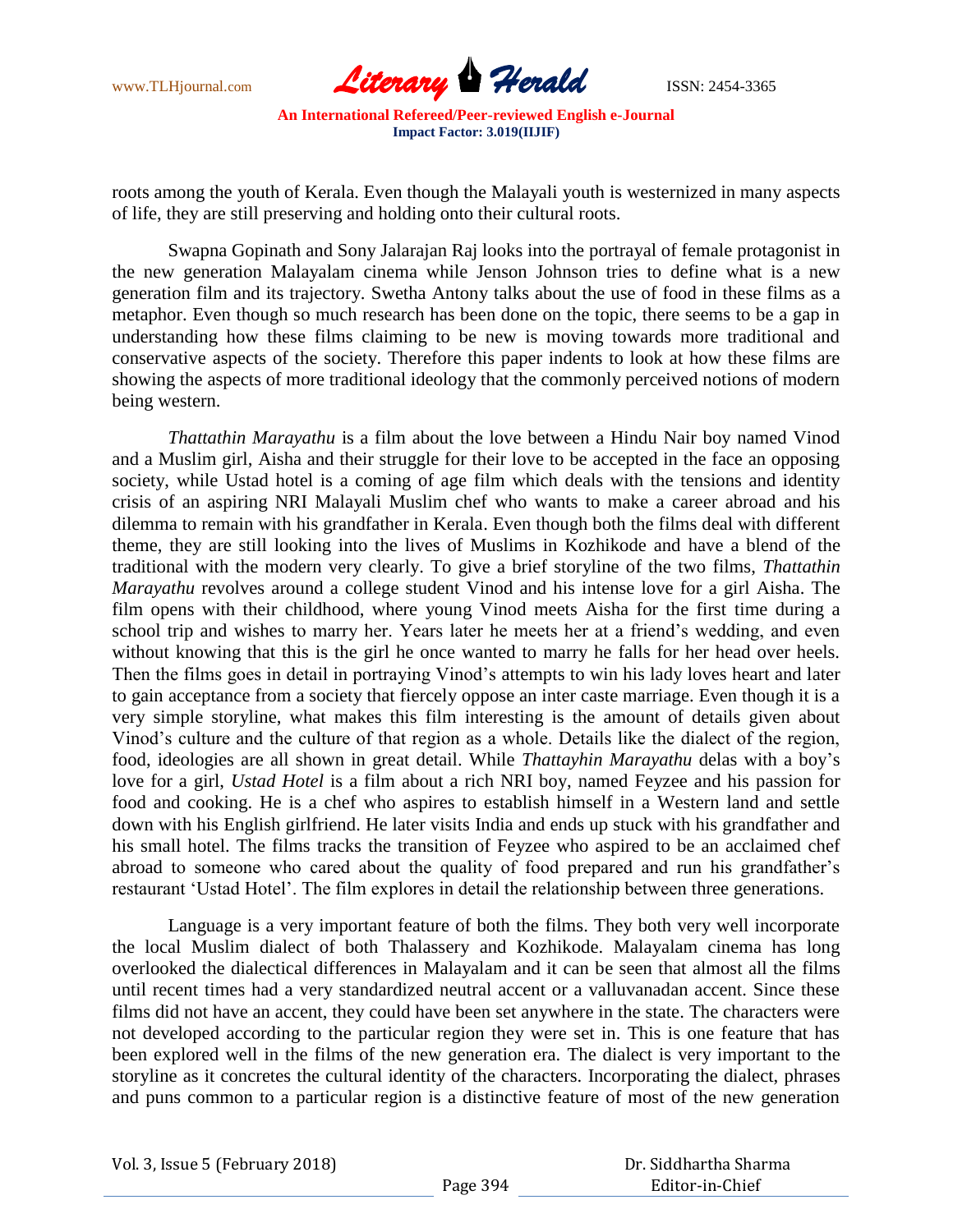

films. In *Ustad Hotel* the story is set in the coasts of Kozhikode and the characters speak with a very Muslim dialect of Malayalam. The film begins with the voiceover of a narrator narrating Feyezee"s story in a typical Muslim dialect. The language Malayalam has distinct dialects based on the region, religion, caste and class. Therefore it is very easy to identify a person"s social standing from their accent. Using a dialectical accent gives more authenticity to the story. Muslims of Kerala, especially in places like Kozhikode and Thalassery where there is a high Muslim population, have a distinct Malayalam accent supplemented with many borrowed Arabic words. This is very different from the standard print Malayalam. Someone who has never been exposed to this dialect may find this very different from what they perceive to be Malayalam. The dialect is what is giving the film a social and cultural relevance, and without it the film will cease to make much sense. "Dr. Usha Namboothirippadu (Samoohya Bhasha Shastram (mal) 1994:69) noted the following differences of Mappila Malayalam, when compared with other dialect and standard form of Malayalam First, The absence of the following consonants in Malayalam  $\alpha$ ,  $\alpha$  and  $\varphi$  Unicode as SSA, SHA and ZHA respectively and transliterated as ss or sh, ṣ or s and ḻ or zh respectively. Second the absence of voiced aspirated sounds. Third two peculiar phonemes i.e.,  $/f$  and  $/L$  as in kafir and allah. Fourth,  $\Omega$  /va/ is often pronounced as /ba/ and fifth,  $9/1$ / is transformed to  $\omega$  /ya/ or  $\omega$  /ga/." (Saidalavi 4). Many words in Mappila Muslim dialect is spoken differently from the standard Malayalam. For example the words like "Avan" (He) becomes "On", Aval (she) becomes "Ol", Ezhulnettu (get up) becomes "neechu" and Avar (them) becomes "Oru" in Mappila Muslim dialect. Also there is a tendency to substitute different consonant sounds for some words, with "va" frequently substituted with "ba" sound. The film *Ustad Hotel* therefore has shown this aspect of the language in detail. *Thattahin Marayathu* has a distinct Thalassery dialect, which is again a Mappila Muslim dialect spoken in the district of Kannur. If in *Ustad Hotel* it was the Muslim character who spoke the mappila dialect in *Thattathin Marayathu* the protagonist is a Hindu Nair boy, with a Mappila Muslim dialect. This shows that the dialect is not restricted to the Muslim community of the area but is spoken by most of the population of the Malabar districts. The use of dialect sets the film in a particular place, and therefore cannot happen elsewhere. The films also uses many phrases which is typical of the place it is set in. In Ustad Hotel when Feyzee is taken to Shahana"s (female lead) house for the bride viewing ceremony one of the relatives of the girl asks the guests to "sit down" in a manner which is not spoken in standard Malayalam. He says "kuthiyirikku" instead of the standard way of saying "irikku". Therefore accent plays a major role in establishing the setting of the two films. The character of Feyzee speaks a much anglicized Malayalam as he was brought up in Dubai and later on studied in Switzerland. He frequently code switch between English and Malayalam in the beginning showing the characters westernized ideologies. Towards the end of the films we see a reduction in the use of English words and phrases in his Malayalam, which can be an indication of his attitude change towards his culture. Even though Feyzee is a very liberal character, with his own set of views on life, career choice and marriage, he still sticks to his cultural roots at the end and stays in Kerala. Even though he was brought up and educated abroad and has had exposure to the world outside, he identifies himself with his own community back in Kerala. The exposure is what precisely led to his identification with the culture of Kozhikode. In *Thattathin Marayathu* also the use of English is considered to be very elite. There is a scene where Vinod and his friend Abdu encounters a student who talks to them in English

Vol. 3, Issue 5 (February 2018)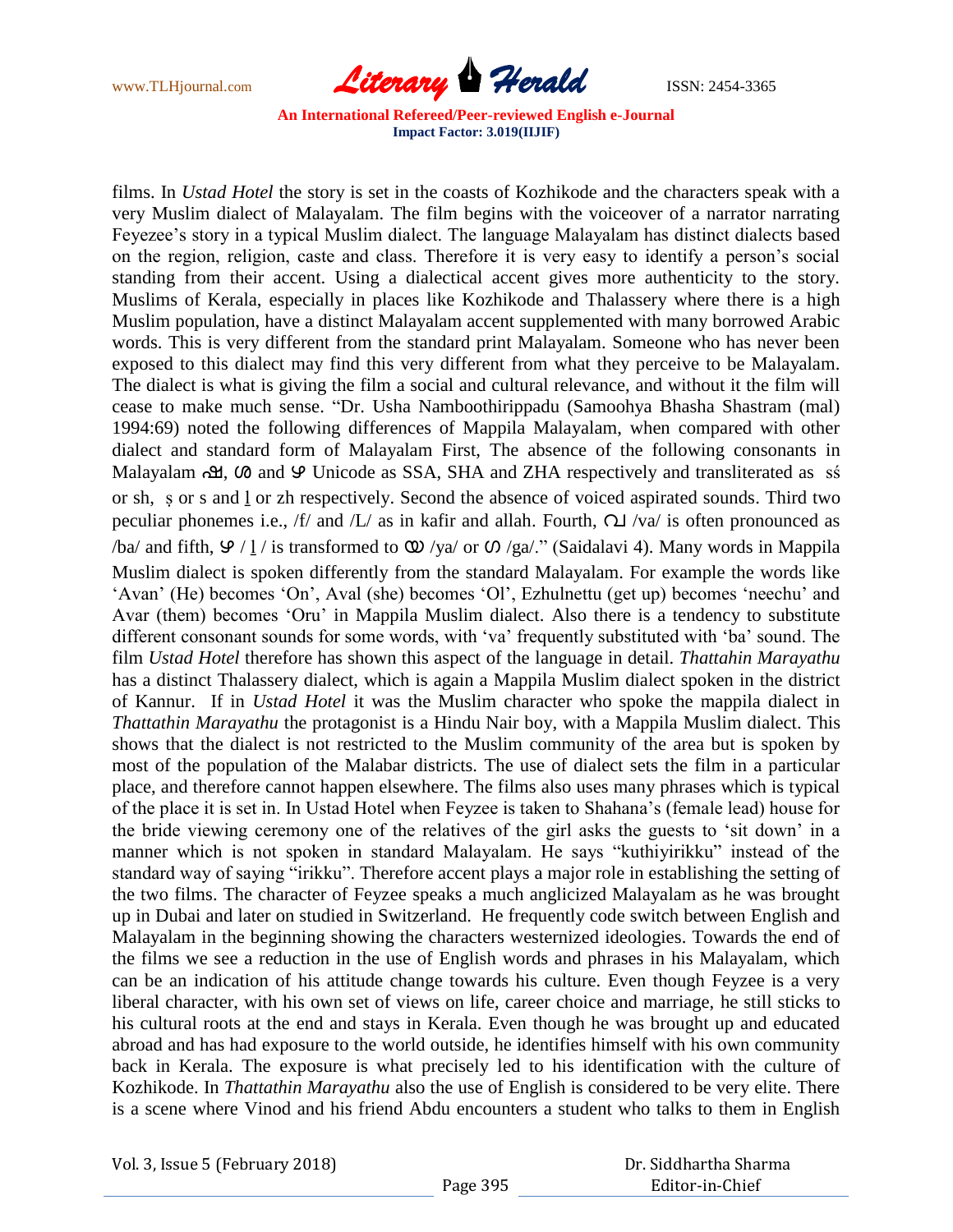

and both are flustered by it. only the educated upper class tend to use English in their daily speech, while the middle class continue to talk in Malayalam. But Abdu is a character who is much westernized in his dressing and is born into a wealthy family. He therefore has accommodated certain characteristics of the West but is true to his Thalassery culture. The youth in both the films speak very a culture specific dialect but at the same time is not oblivious to the changes around them and have adapted and adjusted accordingly. Such specific detailing of the language and the dialect is an attempt by the film maker to be closer to the reality and in a way preserve these indigenous dialects in a world taken over by English, by making it known to the rest of the Malayali community through their films. These films are, therefore emphasizing the uniqueness of the Malayalam language and its numerous dialects which plays an important role in the culture of the society. The phrases used in both the films are language of the common people. This is an attempt by the youth to hold on to their language in the face of increase in the use of English as a mode of communication. A dialect is more than just a language, in Kerala the dialect you speak can determine who you are, what caste you are from, what region and what class you belong to. Therefore language and dialect is a very distinct part of the society and they are captured in the film in detail. Even the titles of both the films speak a lot about the Muslimness of stories with the words "Thattam" and "Ustad". Just like the language food also becomes another important cultural marker.

Both the films especially Ustad Hotel to a very large extent uses food as a strong tool of cultural uniqueness. In *Ustad Hotel* there are so many references to food. Food is a very important aspect of a culture. The film deals with a lot of nuances related to the food culture of Muslims in Kozhikode. *Ustad Hotel* opens with the scene of women cooking in the kitchen and Fareeda ( Feyzee's mother) giving his father the Kozhikode's famous halwa (a sweet) while announcing her pregnancy. The making of food is shown in great detail in the film. The film constantly refers to Kareemikka"s (Feyeze"s grandfather) Malabari Biriyani which is his famous special dish. The preparation of these indigenous foods pertains to ones gastronomic sensibilities. This is juxtaposed with all the packed and mass produced snacks, the current generation is munching on. The film lays high emphasis on these indigenous foods. "Sulaimani" (*Ustad Hotel*) a flavored black tea, which is close to the Malabar Muslim culture of Kerala. In the film Sulaimani becomes more than just a drink, Kareemikka tells his grandson that every sulaimnai should have a little "Mohabbath" (love) added to it, so that when one drinks it the world comes to a stop in front of you and you see that face of the person you love. The drink sulaimani therefore becomes a metaphor for romance in the film. Food therefore is not just something to survive but becomes the survival itself. Feyzee is a professionally qualified chef and yet fails to make a "parota" (very common snack made from maida) which is not even considered to be something very important and worthy of being studied in any university. He takes a whole night to master the technique of making parotas. He being born and brought up abroad and studied in Switzerland would not have bother with such snacks as it is not an international food item, but he later combine this knowledge to what he had studied to contribute to the fusion food festival of an Indian local cuisine and European cuisine. The film emphasizes the taste of the local food, compared to the foreign dishes. This way the local food is given some importance in the globalised markets of karala. In *Thattathin Marayathubdu* there is a scene where Vinod and Abdu are waiting for Aisha in front of a local tea stall opposite her college. When normally a

Vol. 3, Issue 5 (February 2018)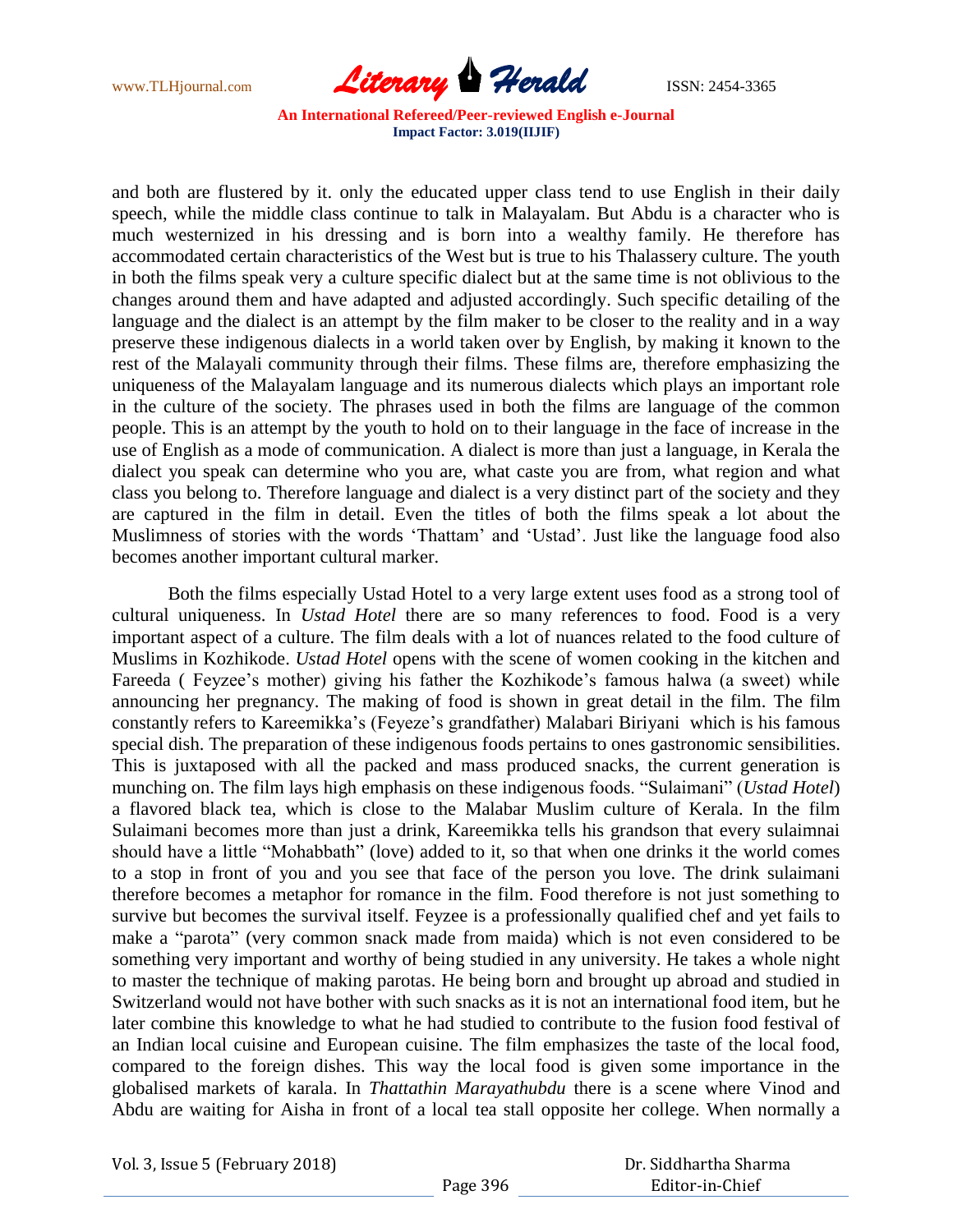

shop opposite a college should be filled with packed chips and biscuits, this particular shop sells locally made snacks. Abdu even refers to a snack called "sukhiyan" in the scene. This again emphasizes the local food culture of the place and in a way is resisting the intrusion of the global products. All these points towards the increasing cultural consciousness in the modern youth of Kerala. "In the new era of globalization, people become much more concerned about the uniqueness and particularity of their own culture. Cultural identity provides the global significance of local knowledge and the sense of self, community and nation" (Wang 83). Each of these foods has indigenous names which in itself explain the culture of the society. These foods have various meanings associated with them, unlike with the foods mass produced by foreign companies. Such close emphasis on food of the local is also a feature of the new generation films, with other films too experimenting of the food culture of Kerala. After food comes the attire of a region, which plays an important role in determining the cultural aspects of a society.

In *Thttathin Marayathu* (behind the veil), the title itself refers to the Veil in a very positive undertone. In the film the "veil" has been romanticized to such an extent that the veil becomes a fetish for the protagonist, who is a Nair boy. For him veil is an important factor of attractiveness of a woman. From his childhood, he had a likeing for Muslim girls, especially the ones who wore a veil. The film romanticizes the beauty and virtue of a Muslim woman in Kozhikode ( a highly Muslim populated district in Kerala). In the opening scene of the film the young Vinod asks his friend Abdu whether he has seen any unattractive Muslim woman wearing a veil to which he replies no. There have been many instances in the film when Vinod romanticizes the veil through speech and action. When he meets Aisha, he asks her to wear the veil, which had slipped off her hair, this she later reveal was one of the moments when she realized that his feeling for her were sincere. And at another instance he tells a police officer that, how when Aisha wears a veil, it distracts him from everything else in the world and that at that moment he can then see only her face inside the veil. Here is a Hindu Nair boy who is madly in love with a Muslim woman and everything Muslim about her. He enrolls in a typical Muslim dance called "duffmuttu" for college youth festival and even opens his own Purdha shop. It can be seen that even though the modern young generation has many western ideologies, it in some way is making them to hold more tightly to their culture and their notions of virtue of a woman and many others. Even though this can be seen as the epitome of religious harmony, it should be still noted that the film lays high emphasis on the virtue of a Muslim woman, which is another attractive factor for Vinod. He and all his friends, who falls in the category of the more westernized and technologically advanced generation, is seen to strongly hold on to the traditional cultural morality of the place. When everyone is trying to modernize the state and do away with the practice of veiling Muslim women and uphold their rights, here is a Hindu boy who is very much interested in the traditional Muslim culture, and likes it love interest mainly due to her beauty and her so called traditional virtues. There is a dialogue in the film where Vinod"s friend Abdu teases him saying that she is an "Ummachi Kutti"( Muslim girl) (*Thattathin Marayathu*) and that people like him should be born twice to get a glance from her. This line strongly advocates the high virtues of a Muslim girl and that a good girl will not even look at a boy. Even though this line was said facetiously it still has many moral implications. The guy who said the dialogue was indeed very western in his attire and had multiple relationships, but still

Vol. 3, Issue 5 (February 2018)

 Dr. Siddhartha Sharma Editor-in-Chief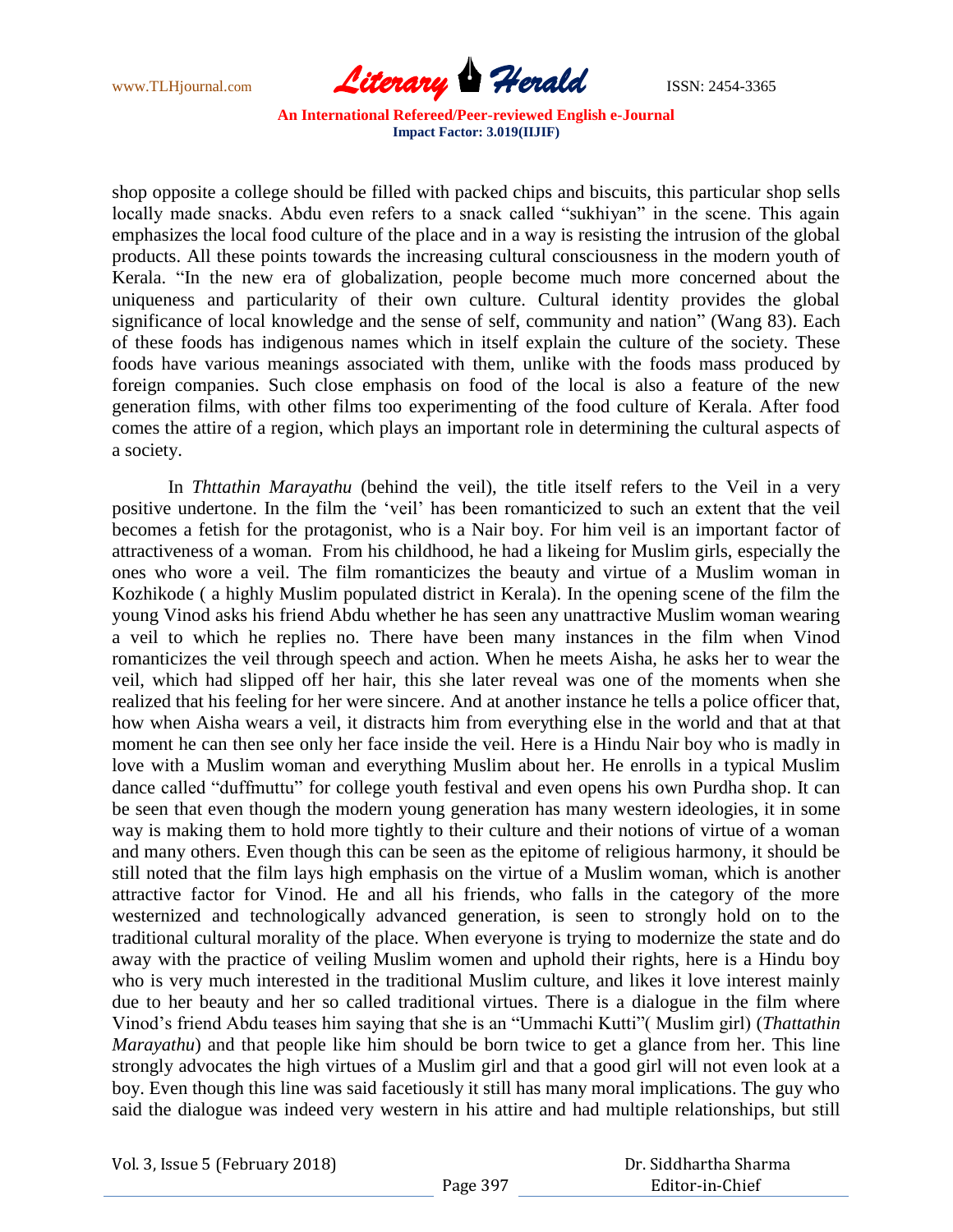

expects the girls of his community to be virtuous. Aisha is even praised for not owing a cell phone. And the film romanticizes the act of writing love letters between lovers. This is an example of the idea that progress is not a liner one. When the earlier generations were fascinated by the modern gadgets and communication this modern generation is romanticizing the earlier methods of communication practices saying that it is more personal than the communication through the modern gadgets. The progress is cyclical and the society will deteriorate and will go back to its former forms. This what the social cycle theory says. Culture is not just depicted through the attire but also through the language and dialects. The film *Ustad Hotel*, opens with showing a framed photograph of a man and a fully veiled woman. This is a mockery of the whole idea of taking photograph of a veiled woman but at the same time establish the normality of it in a conservative society. Shahana, the female lead in *Ustad Hotel* looks at veiling as a restriction of her freedom by her family, but still she complies with it. She wears a veil or a burkha around her family and when she is with Feyze and his friends, she does not bother to veil herself all the time. Shahana is able to respect her individual identity and her cultural identity at the same time. Another important cultural aspect is the importance given to family and relationships in the films.

In *Ustad Hotel* Feyze despite having a girlfriend back in London, is forcefully taken to Shahana"s house for the bride viewing ceremony by his family. There, Shahana coveys her disinterest in marriage, let alone an arranged marriage. She reveals that her family was very orthodox and she agreed to this marriage because she did not have any other choice. Shahana is a girl with definite ideas about her life and she demands for an equal partner in marriage. She is not ready to just sit at home taking care of the kids. But because he was a chef and not an MBA graduate Shahana and her family disapproves of the marriage. She later gets engaged to another guy, but unexpectedly meets Feyze again and this time the couple clicks and she leaves her fiancée for Feyze. This is in one way a mockery of the argument that officially arranged marriages cannot hold true love. The film shows that your true love can come to you even through an arranged marriage. The film also explores in detail the cordial relationship that exists between a grandfather and grandson and the bitter relationships between fathers and sons. In *Thttathin Marayathu* even though Aisha wants to escape her caged life she is not ready to elope with Vinod, leaving behind her divorced sister and her father. She chooses to sacrifice her life for her sister. Even in Vinod"s life, he run away from home because his family found out about him and Aisha but repents and goes back to his family. Family in the film becomes a very strong point of love and affection.

The Films *Thattathin Marayathu* and *Ustad Hotel* therefore gives a lot of importance to the cultural and traditional nuances of Kerala and Muslim Mappila culture of the Malabar region. Both the films have blended the concept of being modern, a globalized citizen and a part of a traditional society in such a way that, its increased focus on the nuances of the culture of Kerala and tradition is exactly what is making it "modern" and "new". The increased globalization has led to the development of an increasing cultural identity among the youth, which is reflected in these films. Therefore the theory proposed by Yi Wang that, "globalization enhances cultural identity" holds true in the case of the selected two new generation films. According to social cycle theory, society does not actually progress but it repeats itself as a cycle. Therefore one age

| Vol. 3, Issue 5 (February 2018) |  |
|---------------------------------|--|
|---------------------------------|--|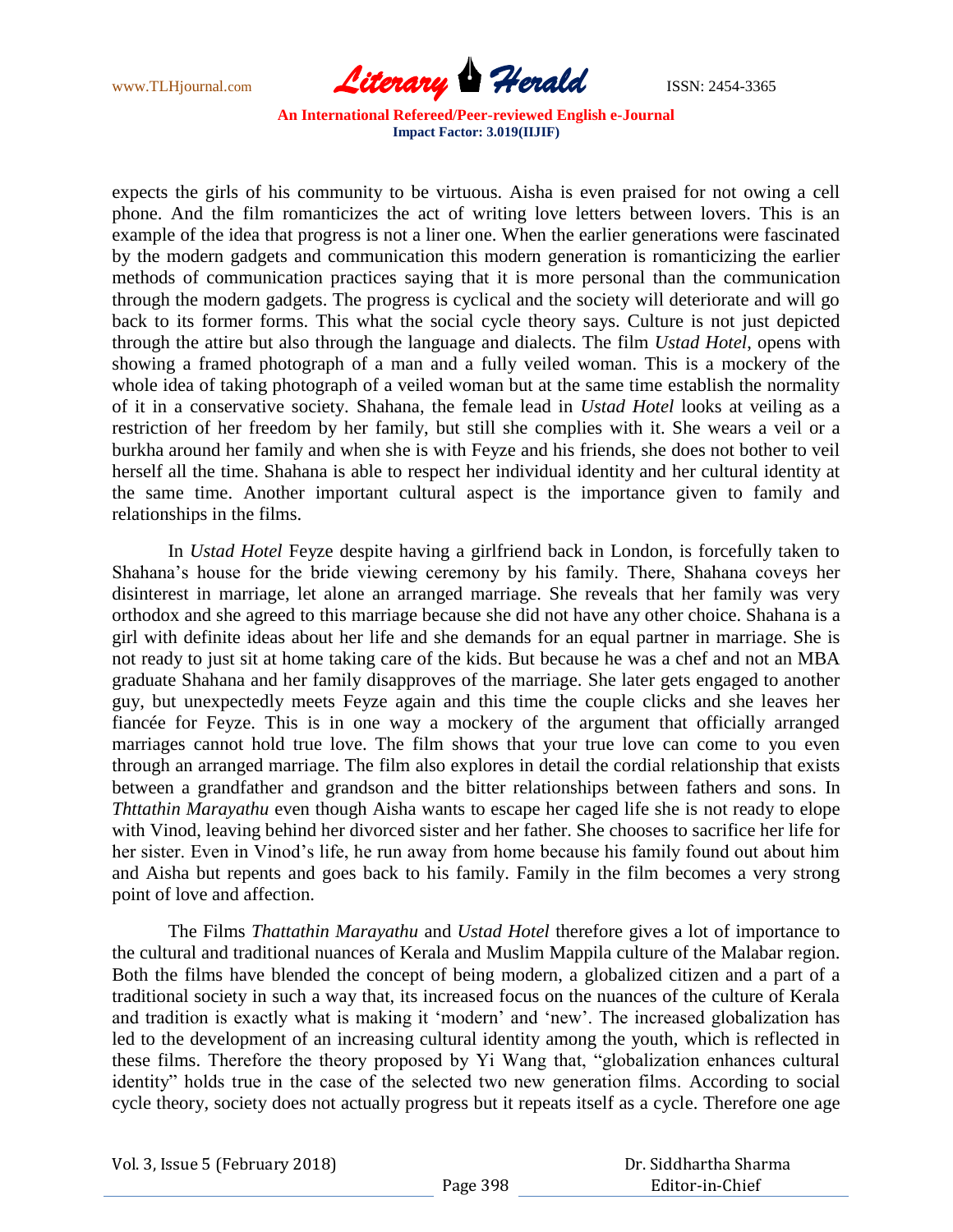

will be followed by another and will go on as a cycle. Therefore these films are a medium, through which the modern youth of Kerala are trying to exert their cultural identity in an ever changing global village. The society saw a boom during the industrialization period and now wants to go back to the tomes before industrial pollution and therefore is trying to achieve it. The new generation films therefore emphasize the importance of the traditional customs, and values and wants to preserve what their culture in this fast diluting society of globalization.

## **Work Cited**

- Antony, Swetha. "Salt N' Pepper @ Ustad Hotel: Taste Buds of Kerala and the Culinary Fetishes of the Burgeoning Malayalam Film Industry." Academia. Academia.edu, May 2016. Web. 15acade July 2016.
- C, Saidalavi. "Interference of Mappila Dialect in the Standard Malayalam Language with Special Reference to the Writing Performance of Primary School Children." Language in India 10 (2010): 1-9. Web. 8 Sept. 2016.
- Gopinath, Swapna, and Sony Jalarajan Raj. "Gender Construct as a Narrative and Text: The Female Protagonist in New-generation Malayalam Cinema." South Asian Popular Culture 13.1 (2015): 65-75. Routledge Taylor and Francis Group. Web. 20 Aug. 2016.

"Social Cycle Theory." Wikipedia. Wikimedia Foundation, n.d. Web. 14 Sept. 2016.

Wang, Yi. "Globalization Enhances Cultural Identity." Intercultural Communication Studies XVI.1 (2007): 83-86. Web. 10 Sept. 2016.

## **Selected Bibliography**

- Abdelhalim, Julten. "ISO-certified Pardahs and Agency Mechanisms among Muslim Women in Kerala." The South Asianist the Journal of South Asian Studies 2.2 (2013): 10-27. Web. 17 Aug. 2016.
- Antony, Swetha. "Salt N' Pepper @ Ustad Hotel: Taste Buds of Kerala and the Culinary Fetishes of the Burgeoning Malayalam Film Industry." Academia. Academia.edu, May 2016. Web. 15acade July 2016.
- Bhat, Zahoor Hussain. "An Overview of the Muslim Oriented TV Serials of India." International Journal of Multidisciplinary Advanced Research Trends 1.1 (2014): 104-28. International Journal of Multidisciplinary Advanced Research Trends. Web. 18 Aug. 2016.
- Bullock, Katherine. "The Veil Unveiled: The Hijab in Modern Culture." The American Journal of Islamic Social Sciences 19.4 (n.d.): 118-21. Web. 10 Aug. 2016.

| Vol. 3, Issue 5 (February 2018) |          | Dr. Siddhartha Sharma |
|---------------------------------|----------|-----------------------|
|                                 | Page 399 | Editor-in-Chief       |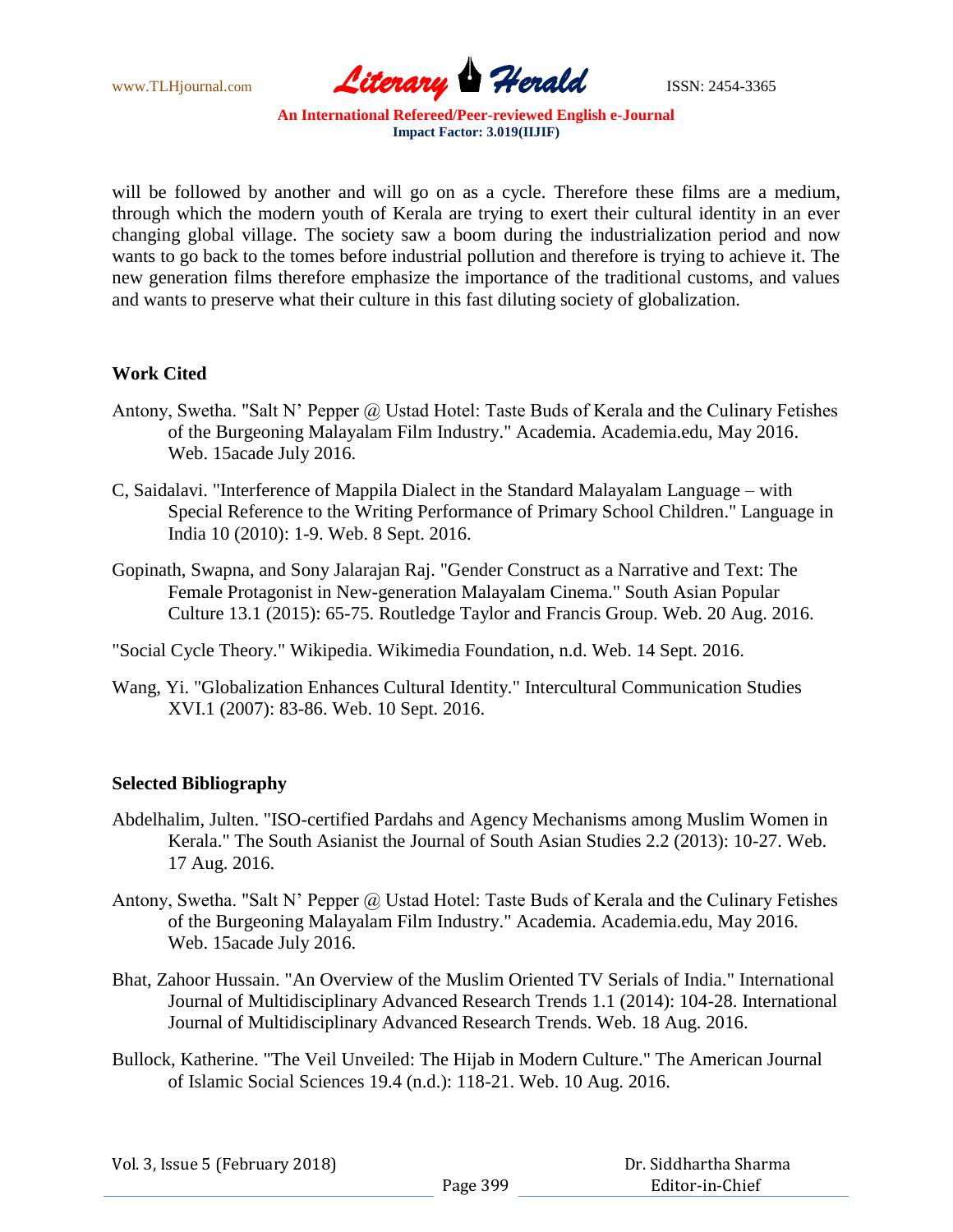

- Chaudhry, Ayesha Siddiqua. "Shattering the Stereotypes: Muslim Women Speak Out." The American Journal of Islamic Social Sciences 22.4 (n.d.): 106-08. Web. 10 Aug. 2016.
- C, Saidalavi. "Interference of Mappila Dialect in the Standard Malayalam Language with Special Reference to the Writing Performance of Primary School Children." Language in India 10 (2010): 1-9. Web. 8 Sept. 2016.
- Dissanayake, Wimal. "Self and Modernization in Malayalam Cinema." East-West Film Journal 1.2 (1987): 60-77. Scholar Space. Honolulu, HI : East-West Center. Web. 15 July 2016.
- Gopinath, Swapna, and Sony Jalarajan Raj. "Gender Construct as a Narrative and Text: The Female Protagonist in New-generation Malayalam Cinema." South Asian Popular Culture 13.1 (2015): 65-75. Routledge Taylor and Francis Group. Web. 20 Aug. 2016.
- Johnson, Jenson. "On Middle Class in Kerala and "New Generation Cinema"." Diotima"s: A Journal of New Readings 4 (2013): 108-20. Academia. Web. 15 July 2016.
- . "Revisiting Neelakkuyil: On the Left's Cultural Vision, Malayali Nationalism and the Questions of 'regional Cinema'" Tapasam (2012): 26-57. Academia.edu. Web. 10 Aug. 2016.
- Kader, Themina. "The Veiling Debate." Journal of Cultural Research in Art Education 22 (2004): 116-23. ProQuest Central. Web. 17 Aug. 2016.
- Krishna, Sachin, and Sreehari K. G. "A Study on the Depiction of Substance Usage in Contemporary Malayalam Cinema." Imperial Journal of Interdisciplinary Research 2.8 (2016): 735-41. Onlinejournal.in. Web. 22 Aug. 2016.
- Lodge, Rupert Clendon. "Negation in Traditional." Mind 29.113 (1920): 82-90. Web. 24 June 2016.
- M, Marva. "An Analysis of Social Stratification Among the Kerala Muslims in Postgulf Boom Era, in Relation To the Factor of Caste System." Academia. Academia.edu, Nov. 2014. Web. 15 July 2016.
- Panikar, K. N. "Culture and Consciousness in Modern India: A Historical Perspective." Social Scientist 18.4 (1990): 3-32. Web. 16 June 2016.
- Panini, M. N. "Corporate Culture in India." Economic and Political Weekly 23.35 (1988): 8694. Web. 25 June 2016.
- Radhakrishnan, R. "The Gulf in the Imagination: Migration, Malayalam Cinema and Regional Identity." Contributions to Indian Sociology 43.2 (2009): 217-45. Sage Publications. Web. 19 Aug. 2016.
- Sanjeev, S. "On Castes, Malayalams and Translations." (n.d.): 167-80. Academia.edu. Web.

| Vol. 3, Issue 5 (February 2018) |          | Dr. Siddhartha Sharma |
|---------------------------------|----------|-----------------------|
|                                 | Page 400 | Editor-in-Chief       |